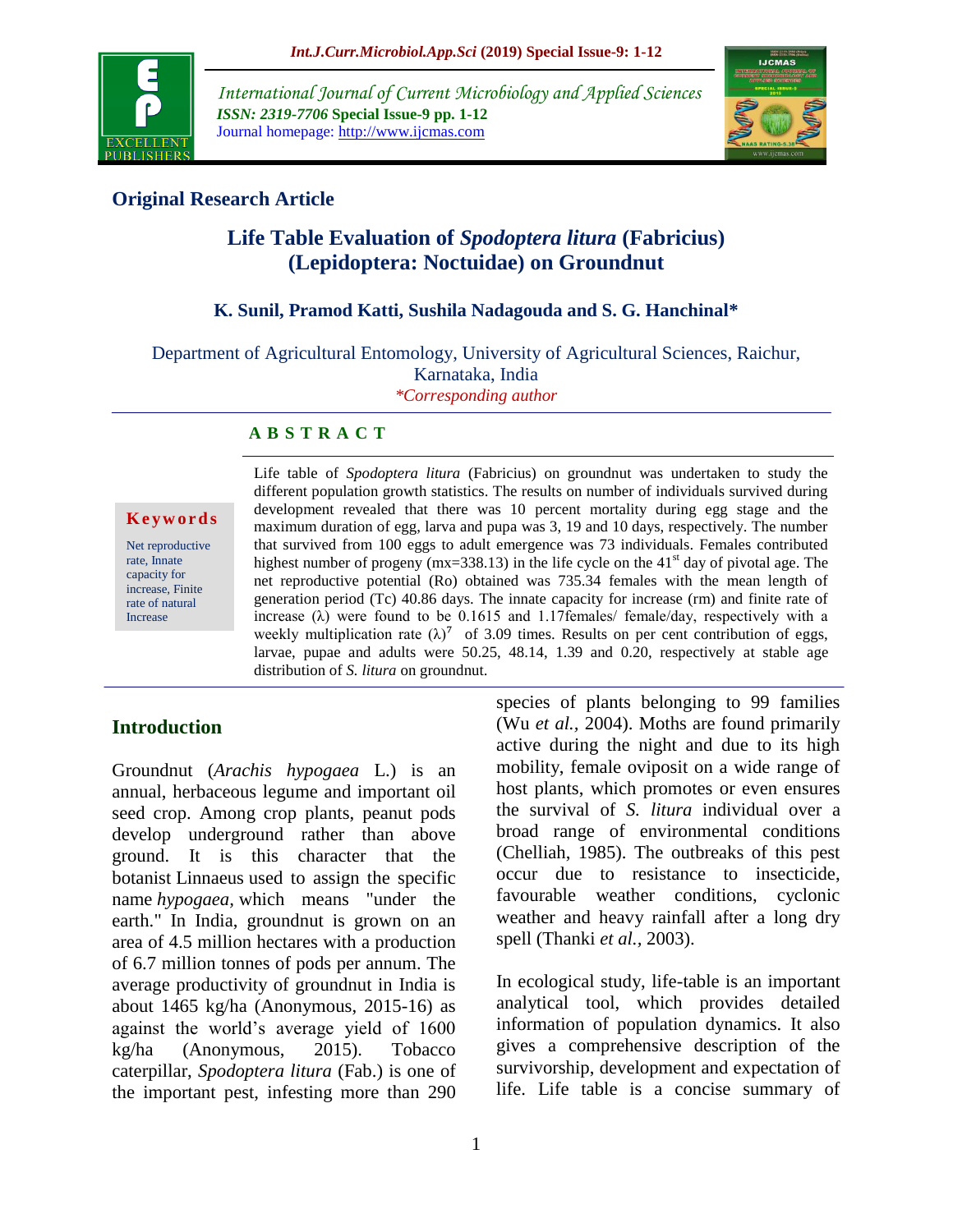certain vital statistics of a population beginning with a cohort, whose members start life together, the number of deaths (dx), the survivors remaining (lx), the rate of mortality (qx) and the expectation of further life (ex) where 'x' stands for age and the age structures (lx).

Life-table, studies provide an opportunity to assess and evaluate the impact of specific mortality factors acting on insect population. Life-tables constructed using laboratory data collected under controlled conditions are useful in revealing the maximal growth potential of a population. The construction of several life-tables may be possible to prepare a predictive model which can be tested against natural population fluctuations. So the study was conducted to determine age specific survivals, fecundity and different population growth statistics of *Spodoptera litura* on groundnut.

#### **Materials and Methods**

#### **Survival of different developmental stages of** *S. litura* **on groundnut**

To construct life and fertility tables, 10 pairs of newly emerged adults were enclosed for oviposition in wooden cages of size 45×45×60 cm, these adults were obtained from laboratory reared population. Fresh and healthy groundnut leaves were provided for oviposition along with cotton swab dipped in 10 per cent honey solution to serve as food for the adults. After egg laying by the female moths, batches of 100 eggs each were collected carefully with the help of wet camel hair brush and placed in ten plastic containers  $(8.0\times4.5$  cm) in ten batches of each. Immediately after hatching, the larvae were transferred individually to groundnut leaves and fresh food was provided daily. Observations on hatching, larval development, formation of pupae, successful

emergence of adults and fecundity were recorded on a daily basis. Age-specific mortality in different developmental stages like eggs, larvae, pupae and adults was recorded and appropriate reasons for unsuccessful development was assigned.

## **Age-specific fecundity life tables for**  *S.litura*

To determine the age-specific fecundity, the adults emerged on the same day were caged for oviposition. The leaf provided for oviposition was replaced daily and the number of eggs laid on subsequent days was recorded. The observations on fecundity was continued until all the female moths died. As the sex ratio will be 1:1, the number of eggs obtained per female was divided by two to get the number of female birth (mx).

## **Preparation of age-specific life tables**

The column headings for the life fecundity tables as proposed by Howe (1953) was utilized for this study.

 $X=$  pivotal age in days

Lx= survival of female at age  $x'$ 

mx= age schedule for female births at age 'x'

Ro= net reproductive rate

rm= innate capacity for increase in number

Tc= mean duration of generation

## **Net reproductive rate (Ro)**

The values of  $x'$ ,  $x'$  and  $mx'$  were calculated from the data given in life tables. The sum total of the products 'lxmx' is the net reproductive rate (Ro) (Lokta, 1925). The 'Ro' is the rate of multiplication of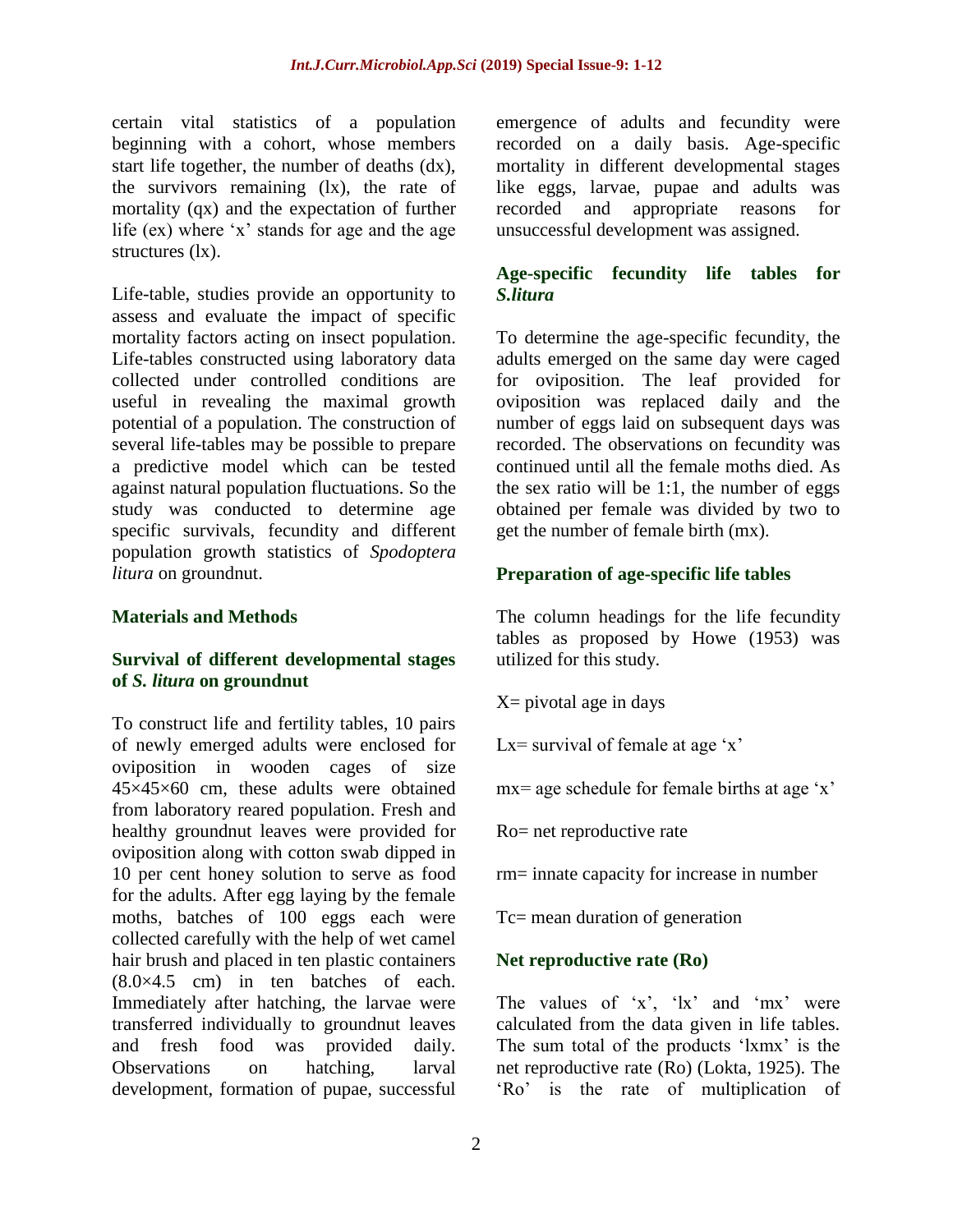population in generation measured in terms of females produced per generation. The number of times a population would multiply per generation was calculated by the following formula:

 $Ro = \sum x$ .mx

#### **Mean duration of generation (Tc)**

The appropriate value of generation time (Tc) *i.e*., the mean age of the mothers in a cohort at the birth of female offspring was calculated by using the following formula:

$$
Tc = \frac{\sum x. l x.m x}{Ro}
$$

#### **Innate capacity for increase in number (rm)**

Total number of individuals survived and mean number of female offspring births were recorded at each age interval. From these data, the arbitrarily value of 'rm' was derived by the following formula:

$$
_{rm}=\frac{\log_{e}Ro}{Tc}
$$

Where,

 $e = 2.71828$ 

 $Tc = Mean$  generation time

The intrinsic rate of increase (rm) was subsequently calculated from the arbitory 'rm' by taking two trial values selected on either side of it differing in the second decimal places by establishing the relationship (Atwal and Bains, 1974).

 $e^{7-rmx.lxmx} = e^7 \n= 1097$ 

Such tables were constructed separately for each host with the help of 'x' and '1xmx' for

each trial of 'rm'. The values of  $e^{7-rmx.lxmx}$ obtained from the two trials were plotted against their respective arbitory 'rm' which give a straight line. The straight line was intersected by a vertical line drawn from the described values of  $e^{7 - \text{rmx.lxmx}} = 1097$ . The points of intersection gave the value of true 'rm' accurate to four decimal points. The precise generation time (T) was calculated by using the following formula:

$$
\Gamma = \frac{\log e \operatorname{Ro}}{rm}
$$

#### **The finite rate of natural increase (λ)**

The number of females per female per day i.e. finite rate of increase was determined as:

 $\lambda$  = antilog  $e^{rm}$ 

From this data, the weekly multiplication of the population was calculated. The hypothetical  $F_2$  females were also worked out with the formula (Ro)².

#### **Stable age distribution**

The stable age distribution (per cent distribution of various age groups) of *S. litura* on ground nut was worked out with the knowledge of 'rm' and the age-specific mortality of the immature and mature stages were also calculated. The stable age distribution table was constructed by following the method of Andrewartha and Birch (1954) and Atwal and Bains (1974). The 'Lx' (Life table age distribution) was calculated from the 'lx' table by using the following formula:

$$
Lx=\frac{l x\text{+}(l x\text{+}1)}{2}
$$

Per cent distribution of each age group (x) was calculated by multiplying the Lx with  $e^{-rm (x+1)}$ . By putting together the percentage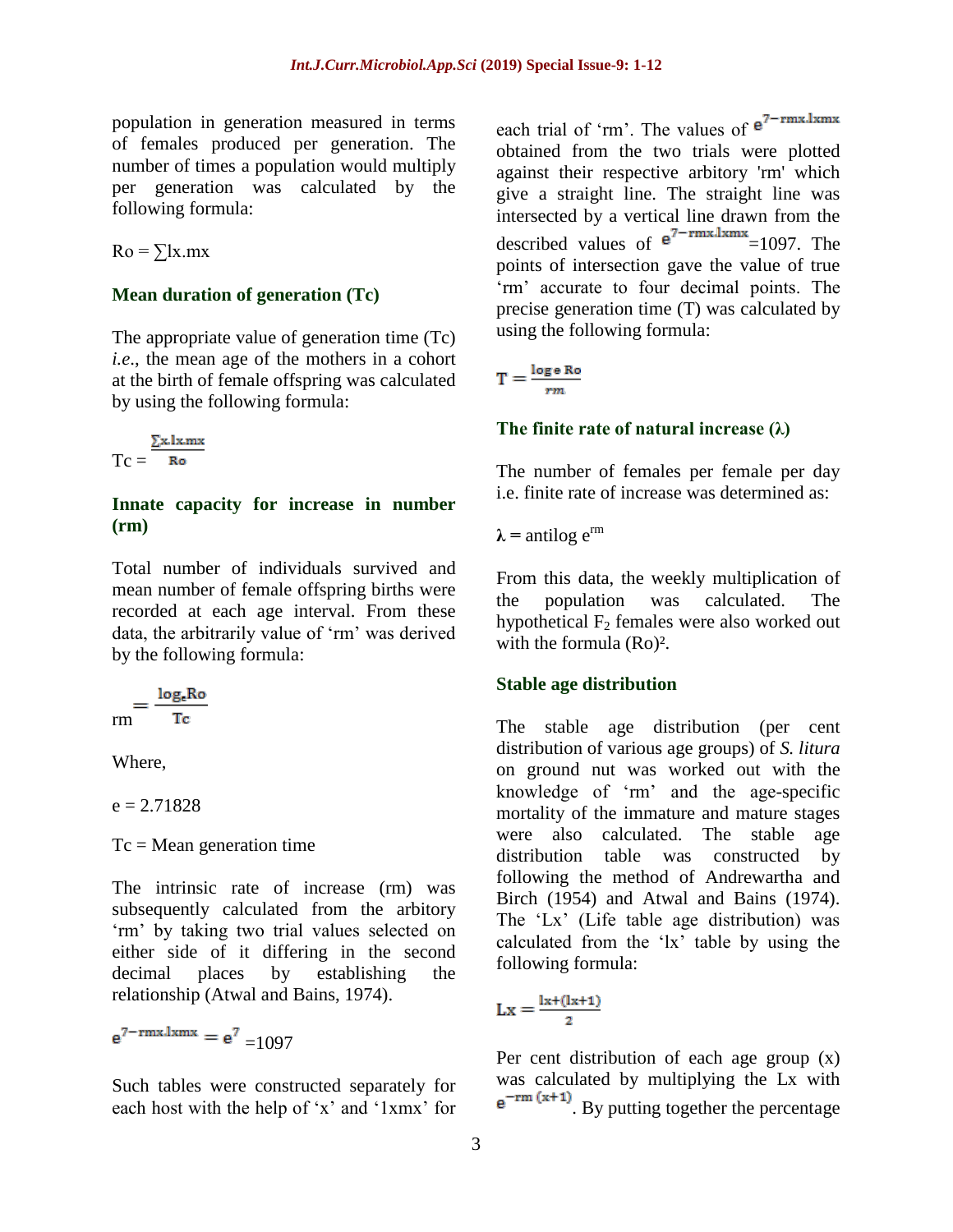under each stage *viz*., egg, larval, pupal and adult stages, the expected per cent distribution was worked out.

#### **Life expectancy of** *S. litura*

Life expectancy of the pest was worked out by using columns x, lx, dx, 100qx, Lx, Tx and ex.

Where,

 $x = Pivotal age (days)$ 

 $lx =$  Number of surviving at the beginning of age interval out of 100

 $dx =$ Number dying during 'x'

 $100qx = \frac{dx \cdot 100}{1x}$ 

Mortality rate per hundred alive at the beginning of the age interval

$$
Lx = \frac{k + (k + 1)}{2}
$$

, Alive between x and  $x + 1$ 

 $Tx =$  Number of individual's life days beyond 'x'

$$
Ex = \frac{Tx}{lx} \times 2
$$

Expectation of further life

#### **Results and Discussion**

#### **Survival of different life stages of** *S. litura*

The survival of different life stages of *S. litura* on groundnut was worked out by taking 100 eggs in 10 replications. The results indicated that the maximum duration of different developmental stages of *S. litura*

*i.e.,* egg, larva and pupa were 3, 19 and 10 days, respectively. Out of 100 eggs 90 eggs hatched successfully into larva, 79 larvae successfully formed pupa out of 90 larvae and totally 73 adults successfully emerged from 79 larvae. So mortality during egg stage was 10per cent; mortality during larval and pupal stage was 21 and 27 per cent, respectively. Totally 73 individuals successfully emerged as adults from 100 eggs (Table 1). The present results were in accordance with the findings of Patil *et al.,*  (2014) on tobacco, results indicated that the maximum duration of egg, larval and pupa was 4, 18 and 13 days, respectively and Maghodia and Koshiya (2008) who worked on *S. litura* on cotton, the results showed that feeding the  $1<sup>st</sup>$ ,  $2<sup>nd</sup>$  and  $3<sup>rd</sup>$  generations of the immature stage of *S. litura* showed total duration from egg to adult stage was 29.6 days as against 31.9 days for diet-1.

## **Life table and age-specific fecundity of** *S. litura*

Life table for computing age-specific fecundity to determine the survival of female (lx) and age schedule for birth at age x (mx). The age-specific fecundity data presented in the (Table 2) indicated that pre-oviposition period of *S. litura* ranged from 35th to 37th day of pivotal age. Females deposited the first batch of eggs on the 38th day (mx=37.60) and it was continued up to 44th day (mx=62.00) with lx values being 0.73 and 0.30, respectively. The first female mortality was observed on the 6th day after the emergence of adult female i.e., on the 40th day of pivotal age (lx=0.71) and mortality increased slowly, indicated by a gradual decrease in the lx values after the 40th day of pivotal age (Fig. 1). The females contributed maximum mean progeny production per day (mx=338.13) on the 41st day of pivotal age which declined (mx=56.06) on the 44th day. Summation of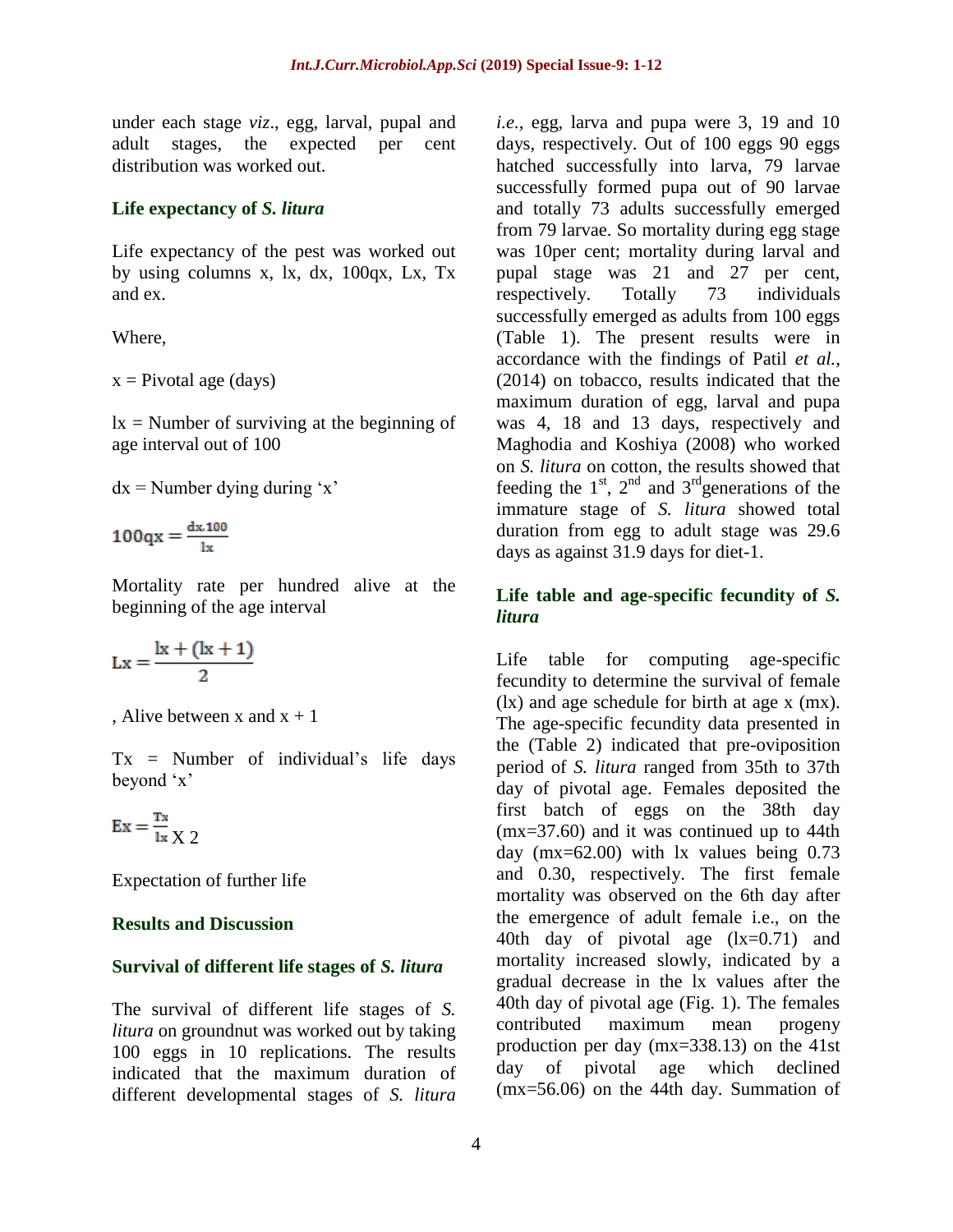lx.mx gives the net reproductive rate (Ro) and summation of x.lx.mx was 30049.68, this value was used to calculate mean length of generation. The present findings were in accordance with the results of Gagandeep *et al.,* (2001) who recorded fecundity of *S. litura i.e*., 1305, on cotton. Similar trend was reported by Patil *et al.,* (2014) where the preoviposition period ranged from  $36<sup>th</sup>$  to  $37<sup>th</sup>$ days of pivotal age. Females contributed highest number of progeny (mx=508.92) in the life cycle on the  $41<sup>st</sup>$  day of pivotal age.

## **Mean length of generation, innate capacity for increase in number and finite rate of increase in numbers of** *S. litura*

The net reproductive rate (Ro), representing the ratio of total female birth in one generation was 735.34. The data on mean

length of generation time (Tc) was 40.86 days (Table 3). The intrinsic rate of natural increase in number (rm) was 0.1615 females per female per day with a daily finite rate of increase in number  $(\lambda)$  1.17 females per female per day and population of *S. litura* would be able to multiply 3.09 times per week under the given set of conditions. The hypothetical female's population in F2 generation was found to be 540724.91 and the potential fecundity was 1205.44 eggs per female. The present findings were in agreement with the results of Sooravan *et al.,*  (2005) where the intrinsic rate of natural increase (rm) of the population on the host plant ranges from 0.153 to 0.195 females /female/day. Similarly, the results of Tuan *et al.,* (2013) on peanuts in laboratory reared *S. litura* indicated that the intrinsic rate of increase was 0.1828 females /female/day.

| <b>Replication</b>                             | No. of | <b>Egg stage</b> | <b>Larval stages</b> | <b>Pupal stages</b> |  |
|------------------------------------------------|--------|------------------|----------------------|---------------------|--|
|                                                | eggs   | (0 to 3 days)    | (4 to 23 days)       | (24 to 34 days)     |  |
| <b>Duration of</b><br>growth stages in<br>days |        | $\mathbf{3}$     | 19                   | 10                  |  |
| -1                                             | 10     | 8                | 7                    | 6                   |  |
| $\overline{2}$                                 | 10     | 9                | 8                    | 8                   |  |
| 3                                              | 10     | 10               | 10                   | 9                   |  |
| $\overline{4}$                                 | 10     | 10               | 9                    | 8                   |  |
| 5                                              | 10     | 9                | 8                    | 8                   |  |
| 6                                              | 10     | 10               | 7                    | 7                   |  |
| 7                                              | 10     | $\overline{7}$   | 6                    | 6                   |  |
| 8                                              | 10     | 10               | 8                    | 8                   |  |
| 9                                              | 10     | 9                | 9                    |                     |  |
| 10                                             | 10     | 8                | 7                    | 6                   |  |
|                                                |        |                  |                      |                     |  |
| <b>Total</b>                                   | 100    | 90               | 79                   | 73                  |  |
| <b>Cumulative</b><br>mortality $(\% )$         |        | 10               | 21                   | 27                  |  |

**Table.1** Survival of different developmental stages of *S. litura* on groundnut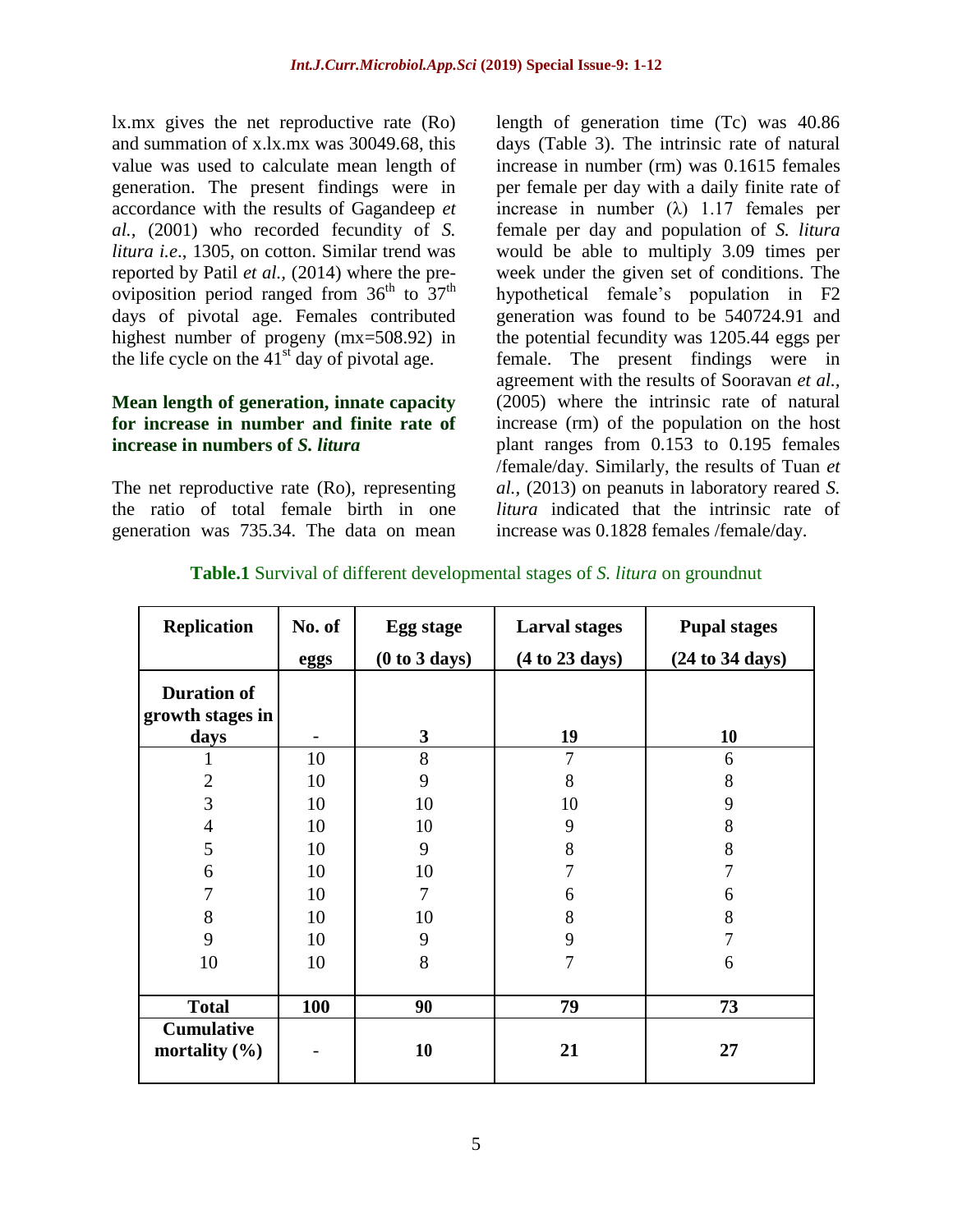| <b>Pivotal</b><br>age in<br>days (x) | <b>Survival at</b><br>different age<br>intervals (lx) | Age schedule<br>for birth at<br>age x (mx) | lx.mx                            | x.lx.mx                          |
|--------------------------------------|-------------------------------------------------------|--------------------------------------------|----------------------------------|----------------------------------|
| $0 - 34$                             | 0.73                                                  |                                            |                                  | Immature                         |
| 35                                   | 0.73                                                  |                                            | 0.73                             | 25.55                            |
| 36                                   | 0.73                                                  |                                            | 0.73                             | 26.28                            |
| 37                                   | 0.73                                                  |                                            | 0.73                             | 27.01                            |
| 38                                   | 0.73                                                  | 37.60                                      | 27.44                            | 1043.02                          |
| 39                                   | 0.73                                                  | 119.13                                     | 86.96                            | 3392.63                          |
| 40                                   | 0.71                                                  | 228.06                                     | 161.92                           | 6476.90                          |
| 41                                   | 0.66                                                  | 338.13<br>223.16                           |                                  | 9151.79                          |
| 42                                   | 0.54<br>292.26                                        |                                            | 157.82                           | 6628.45                          |
| 43                                   | 0.44                                                  | 134.20                                     | 59.04                            | 2538.06                          |
| $44$                                 | 16.81<br>0.30<br>56.06                                |                                            |                                  | 739.99                           |
| 45                                   | 0.22                                                  | $0.00\,$                                   | $0.00\,$                         | $0.00\,$                         |
|                                      |                                                       |                                            |                                  |                                  |
|                                      |                                                       |                                            | $R_0 = \sum$ lx.mx<br>$= 735.34$ | $\Sigma$ x.lx.mx<br>$= 30049.68$ |

# **Table.2** Life-table and age-specific fecundity of *S. litura*on groundnut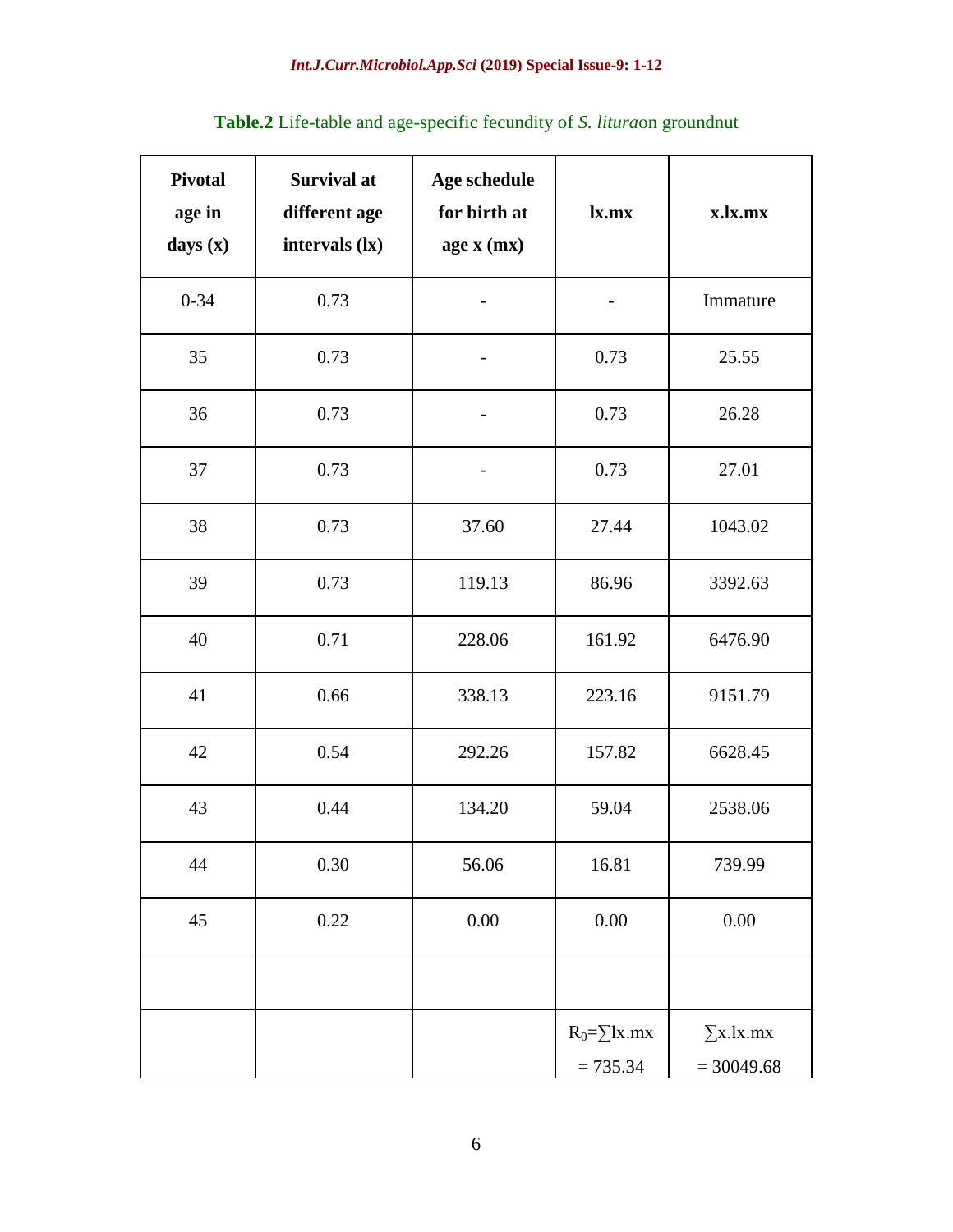**Table.3** Mean length of generation, innate capacity for increase in number and finite rate of increase in number of *S. litura* on groundnut

| <b>Population growth</b><br>statistics    | Formula                            | <b>Calculated value</b>      |  |
|-------------------------------------------|------------------------------------|------------------------------|--|
| Net reproductive rate                     | $R_0 = \sum x \cdot mx$            | 735.34                       |  |
| Mean length of generation                 | $Tc = \sum x.lx.mx / R_o$          | 40.86 days                   |  |
| Innate capacity for increase<br>in number | $rm = Log_e R_o/T_c$               | 0.1615<br>females/female/day |  |
| Finite rate of increase in<br>number      | $\lambda$ =antilog e <sup>rm</sup> | 1.17<br>females/female/day   |  |
| Arbitary 'rm' (rc)                        |                                    | $0.16$ or $0.17$             |  |
| Weekly multiplication of<br>population    | $=(\lambda)^7$                     | 3.09                         |  |
| Doubling time (DT)                        | $=$ $log_e 2/rm$                   | 4.29 days                    |  |
| Potential fecundity (Pf)                  | $=\sum mx$                         | 1205.44                      |  |
| Hypothetical $F_2$ females                | $=(R_0)^2$                         | 540724.91                    |  |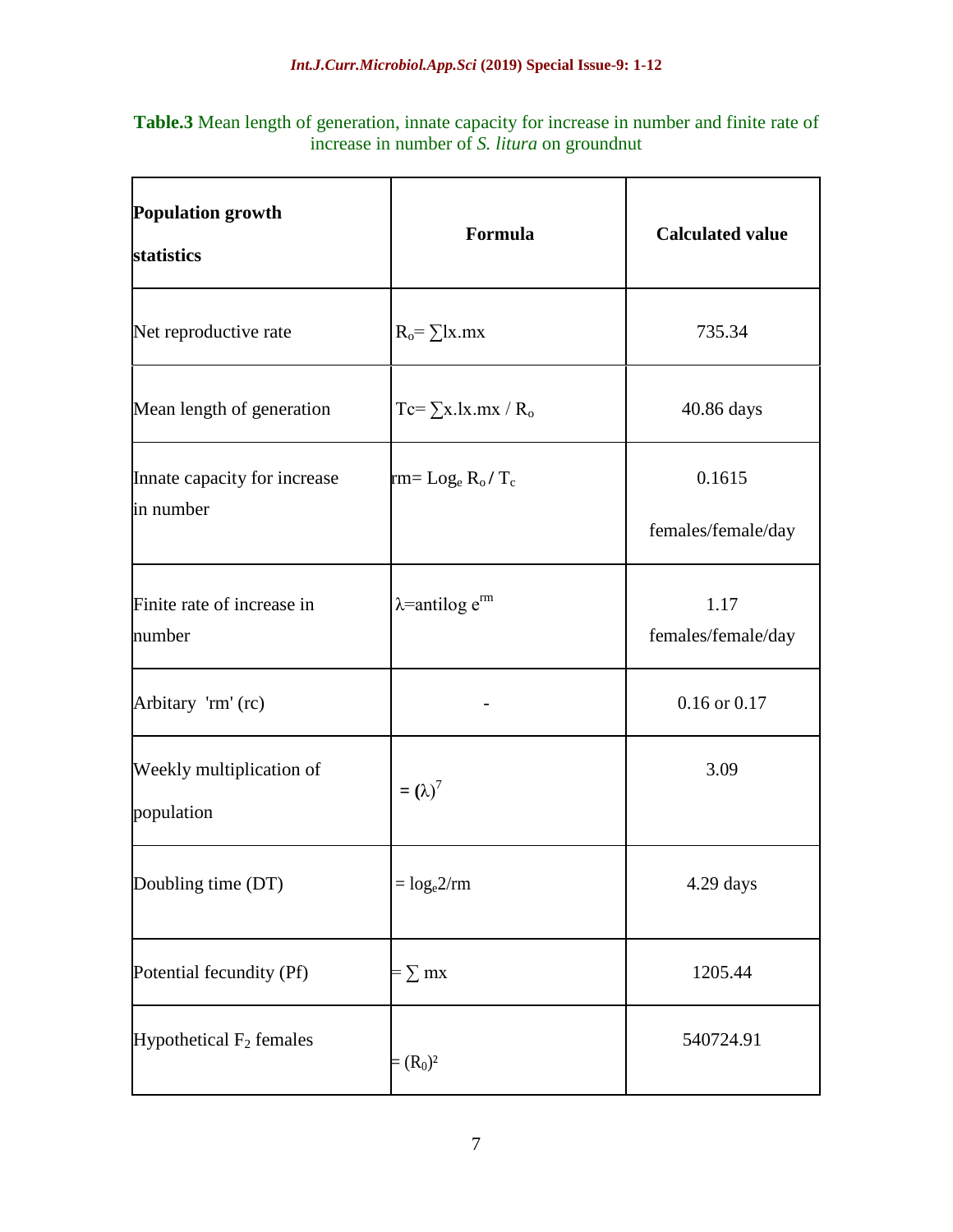| Pivotal age (in<br>days) x | $\mathbf{I}$ | $X+1$                 | $rm^*(x+1)$            | $exp(rm*x+1)$    | $Lx(exp(rm*x+1))$ |                  | % contribution |
|----------------------------|--------------|-----------------------|------------------------|------------------|-------------------|------------------|----------------|
| $\overline{0}$             | 1            | 1                     | $-0.1615$              | 0.8508           | 0.8508            | 15.7499          |                |
| 1                          | 1            | $\overline{2}$        | $-0.3230$              | 0.7239           | 0.7239            | 13.4010          | Eggs           |
| $\overline{2}$             | $\mathbf{1}$ | $\overline{3}$        | $-0.4845$              | 0.6160           | 0.6160            | 11.4025          |                |
| $\overline{\mathbf{3}}$    | $\mathbf{1}$ | $\overline{4}$        | $-0.6460$              | 0.5241           | 0.5241            | 9.7020           | 50.25          |
| 4                          | $\mathbf{1}$ | 5                     | $-0.8075$              | 0.4459           | 0.4459            | 8.2551           |                |
| 5                          | 1            | 6                     | $-0.9690$              | 0.3794           | 0.3794            | 7.0240           |                |
| $\overline{6}$             | 0.90         | $\overline{7}$        | $-1.1305$              | 0.3228           | 0.2905            | 5.3788           |                |
| 7                          | 0.90         | 8                     | $-1.2920$              | 0.2747           | 0.2472            | 4.5766           |                |
| 8                          | 0.88         | 9                     | $-1.4535$              | 0.2337           | 0.2057            | 3.8076           |                |
| $\overline{9}$             | 0.88         | $\overline{10}$       | $-1.6150$              | 0.1988           | 0.1750            | 3.2397           |                |
| 10                         | 0.88         | 11                    | $-1.7765$              | 0.1692           | 0.1489            | 2.7566           | Larvae         |
| 11                         | 0.87         | 12                    | $-1.9380$              | 0.1439           | 0.1252            | 2.3188           |                |
| 12<br>13                   | 0.85<br>0.85 | $\overline{13}$<br>14 | $-2.0995$<br>$-2.2610$ | 0.1225<br>0.1042 | 0.1041<br>0.0886  | 1.9276           |                |
| 14                         | 0.85         | 15                    | $-2.4225$              | 0.0887           | 0.0753            | 1.6401<br>1.3955 |                |
| 15                         | 0.82         | 16                    | $-2.5840$              | 0.0754           | 0.0618            | 1.1455           |                |
| 16                         | 0.82         | 17                    | $-2.7455$              | 0.0642           | 0.0526            | 0.9747           |                |
| $\overline{17}$            | 0.81         | 18                    | $-2.9070$              | 0.0546           | 0.0442            | 0.8192           |                |
| 18                         | 0.81         | 19                    | $-3.0685$              | 0.0464           | 0.0376            | 0.6970           |                |
| $\overline{19}$            | 0.81         | 20                    | $-3.2300$              | 0.0395           | 0.0320            | 0.5931           |                |
| 20                         | 0.81         | 21                    | $-3.3915$              | 0.0336           | 0.0272            | 0.5046           |                |
| $\overline{21}$            | 0.81         | $\overline{22}$       | $-3.5530$              | 0.0286           | 0.0231            | 0.4293           | 48.14          |
| 22                         | 0.79         | 23                    | $-3.7145$              | 0.0243           | 0.0192            | 0.3563           |                |
| 23                         | 0.79         | 24                    | $-3.8760$              | 0.0207           | 0.0163            | 0.3031           |                |
| 24                         | 0.79         | $\overline{25}$       | $-4.0375$              | 0.0176           | 0.0139            | 0.2579           |                |
| 25                         | 0.79         | 26                    | $-4.1990$              | 0.0150           | 0.0118            | 0.2195           |                |
| 26                         | 0.77         | $\overline{27}$       | $-4.3605$              | 0.0127           | 0.0098            | 0.1820           |                |
| 27                         | 0.77         | $\overline{28}$       | $-4.5220$              | 0.0108           | 0.0083            | 0.1548           | <b>Pupae</b>   |
| 28                         | 0.76         | 29                    | $-4.6835$              | 0.0092           | 0.0070            | 0.1300           |                |
| 29                         | 0.76         | 30                    | $-4.8450$              | 0.0078           | 0.0059            | 0.1106           |                |
| 30                         | 0.76         | 31                    | $-5.0065$              | 0.0066           | 0.0050            | 0.0941           |                |
| 31                         | 0.75         | 32                    |                        |                  |                   |                  |                |
|                            |              |                       | $-5.1680$              | 0.0056           | 0.0042            | 0.0790           |                |
| 32                         | 0.75         | 33                    | $-5.3295$              | 0.0048           | 0.0036            | 0.0672           | 1.39           |
| $\overline{33}$            | 0.73         | 34                    | $-5.4910$              | 0.0041           | 0.0030            | 0.0557           |                |
| 34                         | 0.73         | 35                    | $-5.6525$              | 0.0035           | 0.0025            | 0.0474           |                |
| $\overline{35}$            | 0.73         | 36                    | $-5.8140$              | 0.0029           | 0.0021            | 0.0403           |                |
| 36                         | 0.73         | 37                    | $-5.9755$              | 0.0025           | 0.0018            | 0.0343           |                |
| 37                         | 0.73         | 38                    | $-6.1370$              | 0.0021           | 0.0015            | 0.0292           |                |
| 38                         | 0.73         | 39                    | $-6.2985$              | 0.0018           | 0.0013            | 0.0248           | Adult          |
| 39                         | 0.73         | 40                    | $-6.4600$              | 0.0015           | 0.0011            | 0.0211           |                |
| 40                         | 0.71         | 41                    | $-6.6215$              | 0.0013           | 0.0009            | 0.0174           |                |
| 41                         | 0.66         | 42                    | $-6.7830$              | 0.0011           | 0.0007            | 0.0138           |                |
| 42                         | 0.54         | 43                    | $-6.9445$              | 0.0009           | 0.0005            | 0.0096           | 0.20           |
| 43                         | 0.44         | 44                    | $-7.1060$              | 0.0008           | 0.0003            | 0.0066           |                |
| 44                         | 0.30         | 45                    | $-7.2675$              | 0.0006           | 0.0002            | 0.0038           |                |
|                            |              |                       |                        | Total            | 5.4023            | 100.00           | 100.00         |

# **Table.4** Age-specific distribution of *S. litura* on groundnut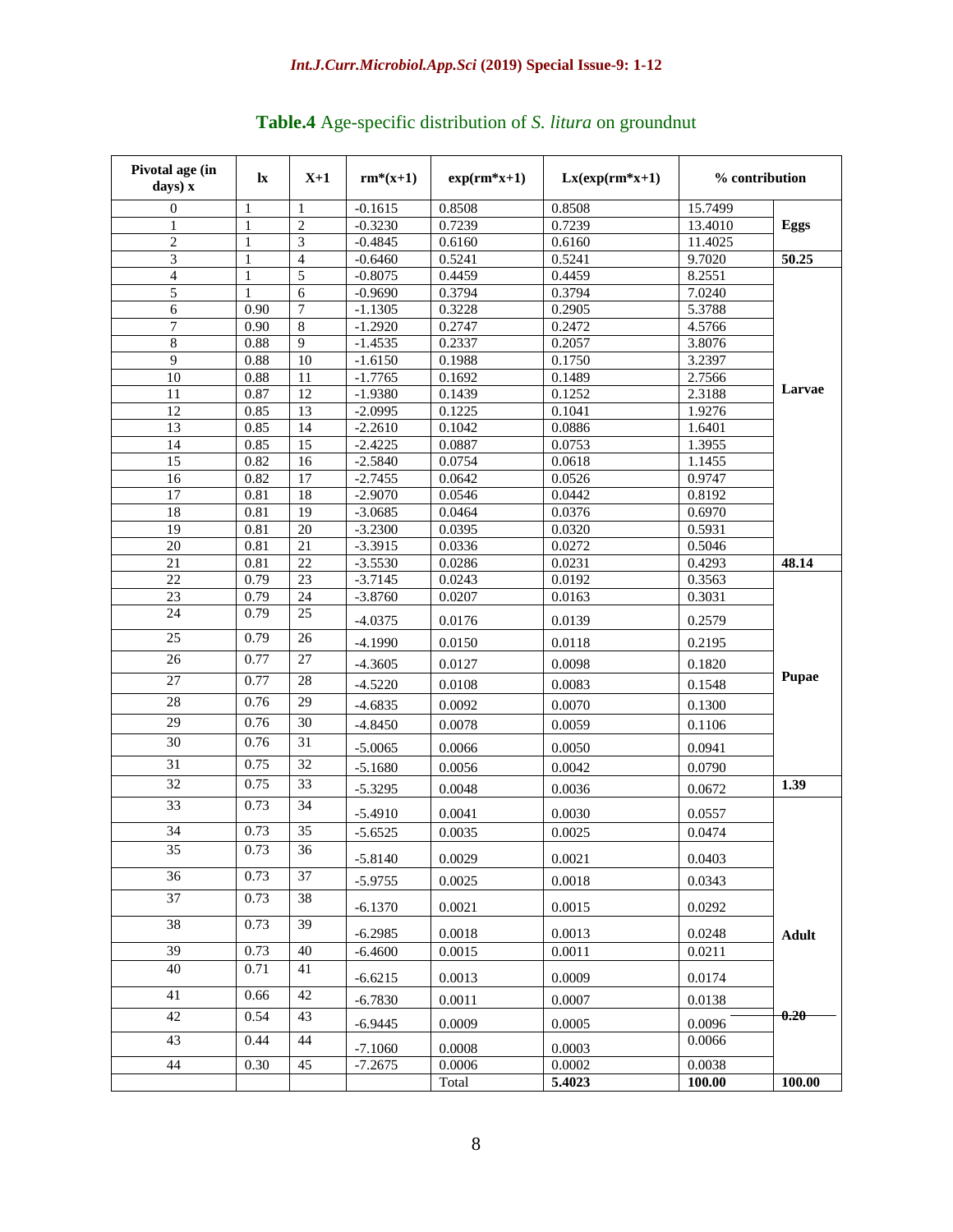| <b>Pivotal</b><br>age<br>(Days)<br>$\mathbf{Y}$ | <b>Number</b><br><b>Surviving</b><br>to the<br>beginning<br>of the age<br>interval | <b>Number</b><br>dying<br>during<br>$\mathbf{y}$ | <b>Mortality</b><br>rate per<br>hundred<br>alive at<br>beginning of<br>the age<br>interval<br>(dx.100)<br>lx | <b>Alive</b><br>between age<br>'x' and<br>$x+1$<br>$lx + (lx+1)$<br>2 | No. of the<br>individuals<br>life days<br>beyond 'x' | <b>Expectation</b><br>of further<br>life<br>$\frac{Tx}{lx}x2$ |
|-------------------------------------------------|------------------------------------------------------------------------------------|--------------------------------------------------|--------------------------------------------------------------------------------------------------------------|-----------------------------------------------------------------------|------------------------------------------------------|---------------------------------------------------------------|
| (x)                                             | $\left( \mathbf{I}\mathbf{x}\right)$                                               | (dx)                                             | (100 qx)                                                                                                     | (Lx)                                                                  | (Tx)                                                 | (ex)                                                          |
|                                                 |                                                                                    |                                                  |                                                                                                              |                                                                       |                                                      |                                                               |
| $0 - 5$                                         |                                                                                    |                                                  | 10.0                                                                                                         |                                                                       |                                                      | 14.04                                                         |
|                                                 | 100                                                                                | 10                                               |                                                                                                              | 95.0                                                                  | 702.0                                                |                                                               |
| $5 - 10$                                        |                                                                                    |                                                  | 3.33                                                                                                         |                                                                       |                                                      | 13.48                                                         |
|                                                 | 90                                                                                 | 3                                                |                                                                                                              | 88.5                                                                  | 607.0                                                |                                                               |
| $10-15$                                         |                                                                                    |                                                  | 5.74                                                                                                         |                                                                       |                                                      | 11.90                                                         |
|                                                 | 87                                                                                 | 5                                                |                                                                                                              | 84.5                                                                  | 518.5                                                |                                                               |
| $15-20$                                         |                                                                                    |                                                  | 1.21                                                                                                         |                                                                       |                                                      | 10.58                                                         |
|                                                 | 82                                                                                 | $\mathbf{1}$                                     |                                                                                                              | 81.5                                                                  | 434.0                                                |                                                               |
| $20 - 25$                                       |                                                                                    |                                                  | 3.70                                                                                                         |                                                                       |                                                      | 8.70                                                          |
|                                                 |                                                                                    |                                                  |                                                                                                              |                                                                       |                                                      |                                                               |
| $25 - 30$                                       | 81                                                                                 | 3                                                | 3.61                                                                                                         | 79.5                                                                  | 352.5                                                | 7.00                                                          |
|                                                 |                                                                                    |                                                  |                                                                                                              |                                                                       |                                                      |                                                               |
| $30 - 35$                                       | 78                                                                                 | $\overline{4}$                                   | 5.12                                                                                                         | 76.0                                                                  | 273.0                                                | 5.32                                                          |
|                                                 |                                                                                    |                                                  |                                                                                                              |                                                                       |                                                      |                                                               |
|                                                 | 74                                                                                 | 3                                                |                                                                                                              | 72.5                                                                  | 197.0                                                |                                                               |
| 35-40                                           |                                                                                    |                                                  | 2.81                                                                                                         |                                                                       |                                                      | 3.50                                                          |
|                                                 | $71\,$                                                                             | $\overline{c}$                                   |                                                                                                              | $70.0\,$                                                              | 124.5                                                |                                                               |
| $40 - 45$                                       |                                                                                    |                                                  | 71.01                                                                                                        |                                                                       |                                                      | 1.56                                                          |
|                                                 |                                                                                    |                                                  |                                                                                                              |                                                                       |                                                      |                                                               |
|                                                 | 69                                                                                 | 49                                               |                                                                                                              | 44.5                                                                  | 54.5                                                 |                                                               |
| 45-50                                           | $20\,$                                                                             | $18\,$                                           | 90.00                                                                                                        | $10.0\,$                                                              | $10.0\,$                                             | $1.00\,$                                                      |
|                                                 |                                                                                    |                                                  |                                                                                                              |                                                                       |                                                      |                                                               |

**Table.5** Life table for computing life expectancy of *S. litura* on groundnut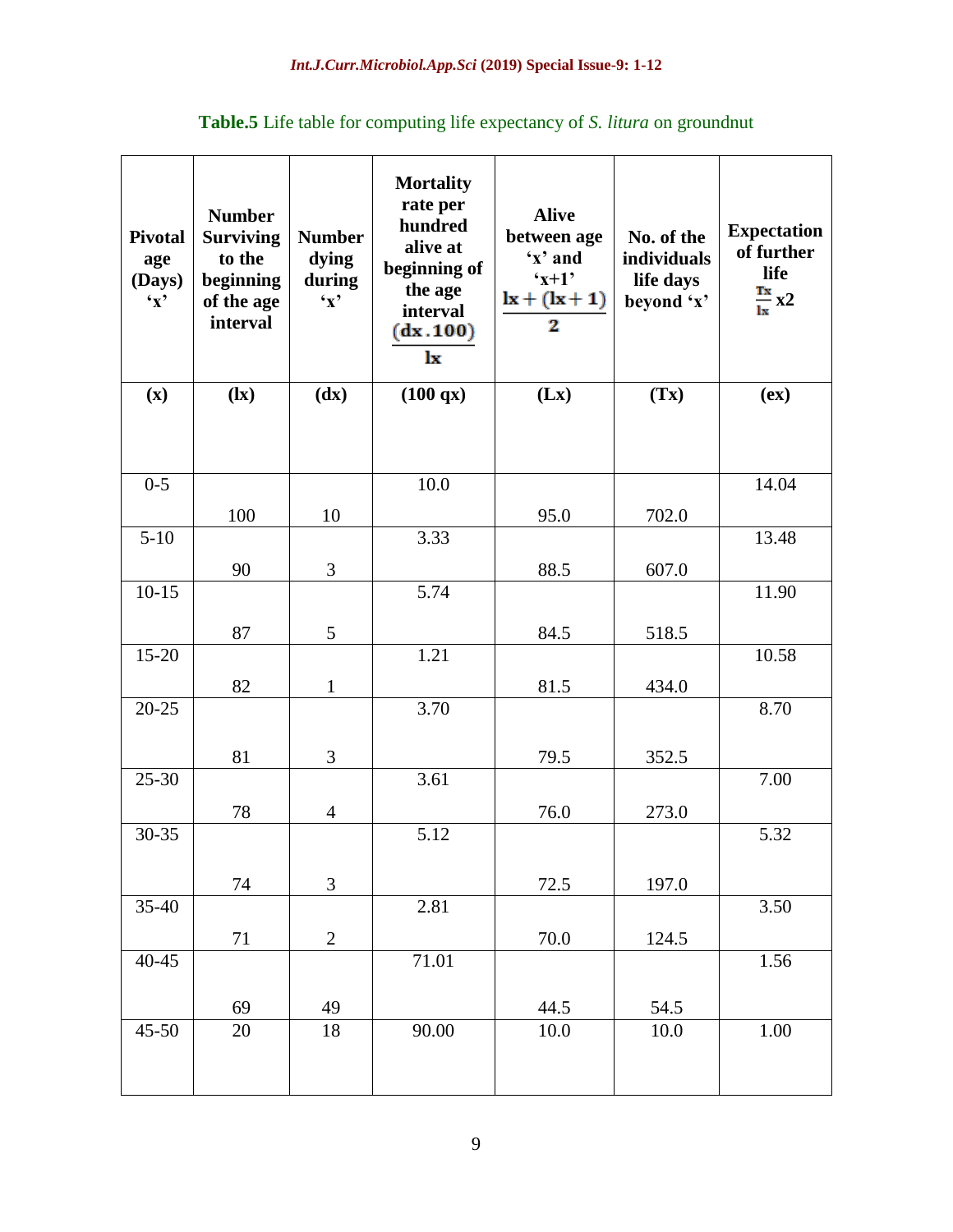





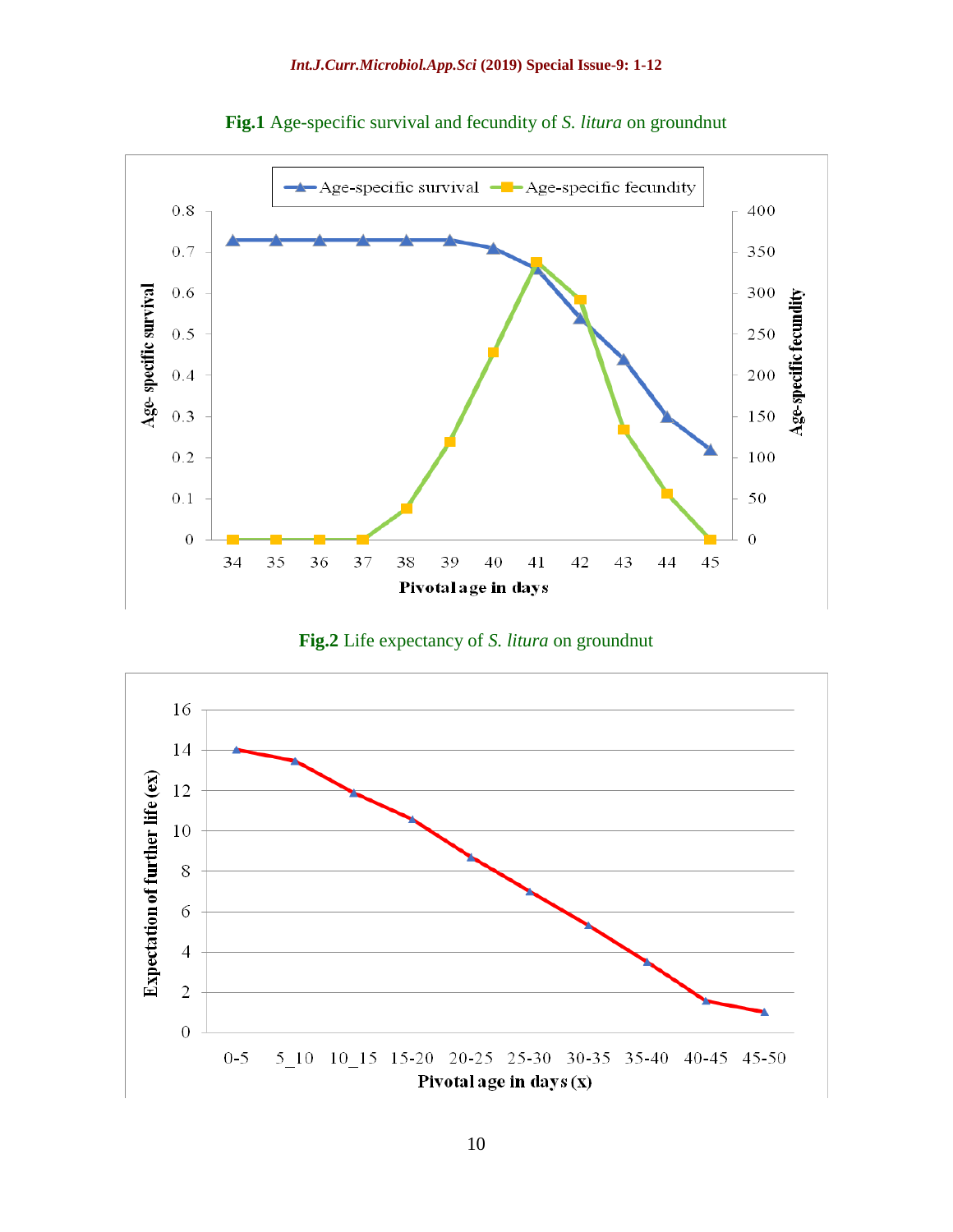## **Age-specific distribution of** *S. litura* **on groundnut**

The investigation on the contribution of each developmental stage of *S. litura* on groundnut towards the stable age distribution was calculated by observing the age schedule of birth rate and death rate (mx and lx). The results revealed that adults contributed only 0.20 per cent to the population of stable age, whereas eggs, larvae and pupae contributed 50.25, 48.14 and 1.39 per cent, respectively (Table 4). This indicates that immature stages contributed highest to the stable age distribution of the population. Similar observations were reported earlier by Gedia *et al.,* (2008a) where the contribution of eggs, larvae, pupae and adults of *S. litura*  were 52.0, 46.4, 1.3 and 0.3 per cent, respectively on groundnut. Gedia *et al.,* (2008b) reported that the contribution of eggs, larvae, pupae and adults of *S. litura* were 54.4, 42.4, 2.6 and 0.4, per cent, respectively in cotton.

# **Life expectancy of** *S. litura*

The life expectancy (ex) of *S. litura* declined gradually with the advancement of the life expectancy (ex) of *S. litura* declined gradually with the advancement of development (Table 5). The life expectancy of newly deposited eggs was 14.04 days. The mortality rate (dx) increased gradually which is indicated by a decrease in the lx values and mortality was comparatively high at the age of 40-45 days of pivotal age, then the expectation of further life was reduced to 1.00 days from 13.30 days in the beginning (Fig. 2). Present results were in agreement with the results of Maghodia and Koshiya (2008) and reported that life expectancy of *S. litura* eggs was 17.34, 17.44, 16.39, 17.45 and 17.98 on castor, tobacco, groundnut, cotton and cabbage, respectively and Dhabi

*et al.,* (2009) reported similar results, where the expected further life of *S. litura* at the age of 15 to 20 days was reduced to 7.08 from 12.82 days.

# **References**

- Anonymous, 2015. Food and Agriculture Organization of the United Nations Statistics Division. FAOSTAT.
- Anonymous, 2015-16. Selected state/seasonwise area, production and productivity of groundnut in India. Indiastat.
- Chelliah, S. L., 1985. The tobacco cutworm, *Spodoptera litura* problems and prospects of management. In: Chelliah, S. L., (ed) Integrated Pests and Diseases Management. TNAU Coimbatore, pp. 139-59.
- Dhabi, M. R., Mehta, D. M., Patel, C. C. and Korat, D. M., 2009. Life table of diamond back moth, *Plutella xylostella* (Linnaeus) on cabbage (*Brassica oleraceae var. capitata* L.). *Karnataka J. Agric. Sci.*, 22(2): 319- 321.
- Gagandeep, K., Rajwant, S. and Mahal, M. S., 2001. Development of *Spodoptera litura* (Fab.) on different cultivars of cotton. *J. Insect Sci.*, 14: 27-29.
- Gedia, M. V., Vyas, H. J., Acharya, M. F. and Patel, P. V., 2008a. Studies on life fecundity tables of *Spodoptera litura* (Fabricius) on groundnut. *Ann. Pl. Prot. Sci*., 16(1): 74-77.
- Gedia, M. V., Vyas, H. J., Acharya, M. F. and Patel, P.V., 2008b. Life table, rate of increase and stable age distribution of *Spodoptera litura* (Fabricius) on cotton. *Ann. Pl. Prot. Sci*., 16(1): 62- 65.
- Maghodia, A. B. and Koshiya, D. J., 2008. Life fecundity studies (for female) of *Spodoptera litura* Fabricius on different hosts. *Crop Res*., 35(3): 132- 136.